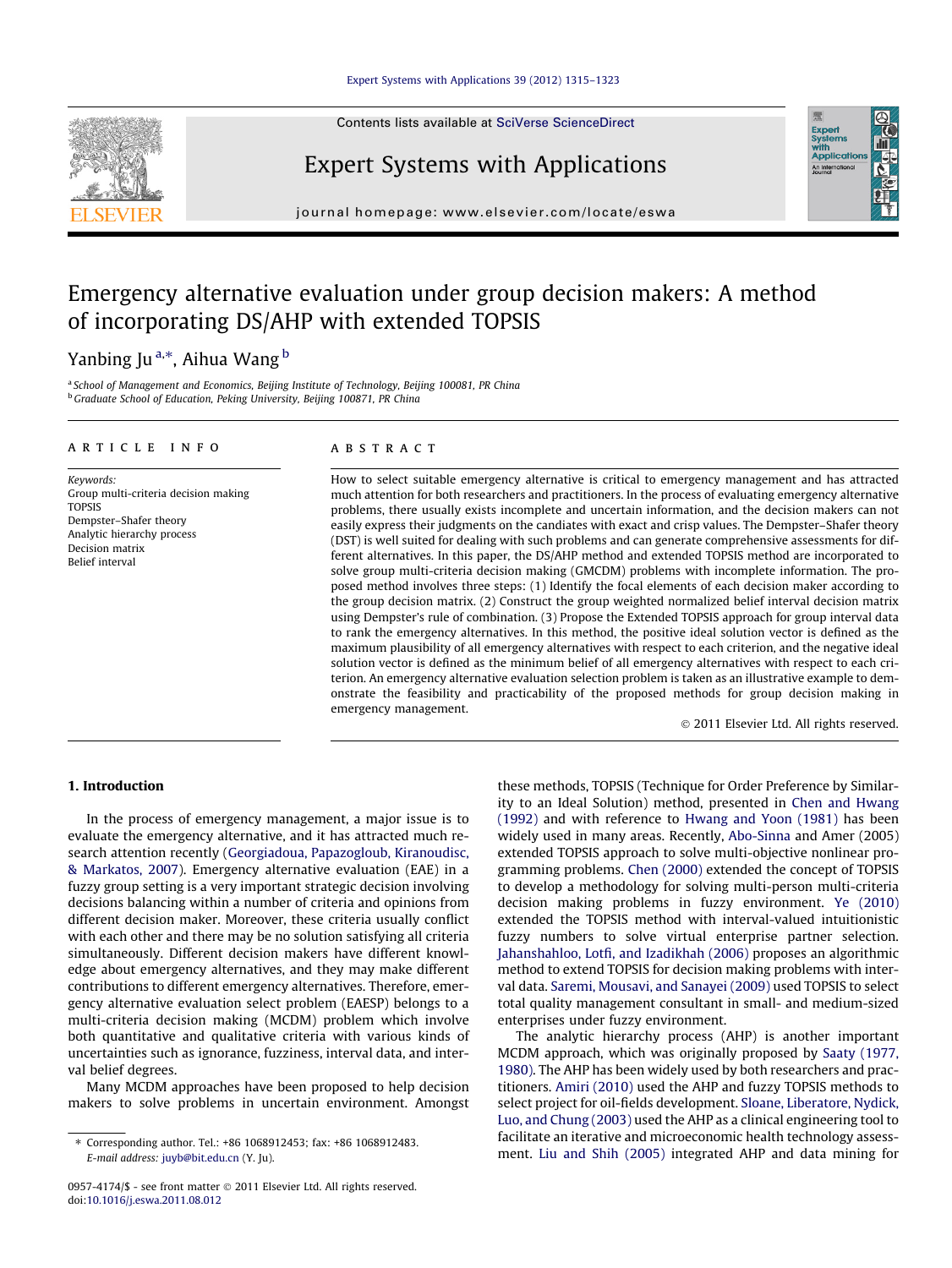product recommendation based on customer lifetime value. [Ngai](#page--1-0) [\(2003\)](#page--1-0) used the AHP to select the web sites for online advertising. [Yang and Kuo \(2003\)](#page--1-0) proposed a hierarchical AHP/DEA methodology for the facilities layout design problem. Theoretically, the methodology is valuable when the decision making framework has a unidirectional hierarchical relationship among decision levels.

Another favorable technique for solving MCDM problems is the Dempster–Shafer theory of evidence (DST) ([Dempster, 1968; Sha](#page--1-0)[fer, 1976\)](#page--1-0). [Yang, Wang, Xu, and Chin \(2006\)](#page--1-0) proposed the evidential reasoning approach for MCDM under both probabilistic and fuzzy uncertainties. [Yang and Xu \(2002\)](#page--1-0) presented the evidential reasoning algorithm for MCDM under uncertainty. [Guo, Yang, Chin,](#page--1-0) [and Wang \(2007\)](#page--1-0) introduced evidential reasoning based preference programming for MCDM under uncertainty. [Chin, Wang,](#page--1-0) [Poon, and Yang \(2009\)](#page--1-0) proposed failure mode and effects analysis using a group-based evidential reasoning approach. [Wang, Yang,](#page--1-0) [and Xu \(2006\)](#page--1-0) used the evidential reasoning approach to assess the environmental impact. The merit of ER approach is to handle MCDM problems having both quantitative and qualitative information with uncertainties and subjectivity.

The DS/AHP method was proposed by [Beynon, Curry, and Mor](#page--1-0)[gan \(2000\)](#page--1-0), which incorporates Dempster–Shafer theory with AHP, shows potential on dealing with MCDM problems with incomplete information. The DS/AHP method is useful in that it could be an initial study of all the alternatives available, the results of which could lower the number of alternatives that fit the limited number of opinions given so far, with only a few opinions stated ([Hua,](#page--1-0) [Gong, & Xu, 2008](#page--1-0)). Hinted by the DS/AHP method, [Hua et al.](#page--1-0) [\(2007\)](#page--1-0) introduced the DS–AHP method for the MCDM problem with incomplete decision matrix. The DS–AHP method is useful in that it could identify all possible focal elements from the incomplete decision matrix. The framework of DS–AHP makes it possible to deal with various decision matrixes, either complete or incomplete, crisp or fuzzy, certain or uncertain, using the belief structure, which allows decision makers to describe their evaluations on decision alternatives (DAs) in a flexible, natural and reliable manner. In addition, the DS–AHP method has advantages over AHP on the number of comparisons and consistency checks.

In this paper, a method of incorporating DS/AHP with extended TOPSIS is proposed, and it has been applied to evaluate emergency alternative selection problem (EASP). The rest of the paper is organized as follows. The Dempster–Shafer theory and TOPSIS method are briefly introduced in Section 2. The method of incorporating DS/AHP with extended TOPSIS is described in Section [3.](#page--1-0) An emergency alternative evaluation selection problem is used as an example to illustrate the method of aggregating DS/AHP with extended TOPSIS in Section [4](#page--1-0). A conclusion remark is presented in Section [5.](#page--1-0)

#### 2. Dempster–Shafer theory and TOPSIS method

#### 2.1. Dempster–Shafer theory

Dempster–Shafer theory is a generalization of the Bayesian approach. The Dempster–Shafer theory was first developed by Dempster in the 1960s. His work was later extended and refined by Shafer in the 1970s. This theory can deal with incomplete data by managing ignorance [\(Shafer, 1976](#page--1-0)). It is based on Dempster's works on the lower and upper limits of probabilities. Let  $\theta = {\theta_1, \theta_2, \ldots, \theta_N}$  be a finite nonempty set of mutually exclusive hypothesis, and be called the frame of discernment [\(Shafer,](#page--1-0) [1976\)](#page--1-0). This frame of discernment contains every possible hypothesis. The elements in  $\theta$  could be enumerated by  $2^\theta$ , which is the power set of  $\theta$ , consisting of all the subsets of  $\theta$ .

Let  $m(A)$  denote the basic probability assignment (BPA) to the subset A, which measures the extent to which the evidence supports A. The BPA is a function:  $m: 2^{\theta} \rightarrow [0,1]$ , which is called a mass function and satisfies:

$$
m(\phi) = 0 \quad \text{and} \quad \sum_{A \in \theta} m(A) = 1 \tag{1}
$$

where  $\phi$  is the null set, A is any subset of  $\theta$ , and  $2^{\theta}$  is the power set of  $\theta$ .Given a piece evidence, a belief level between [0,1], denoted by  $m(\cdot)$ , is assigned to each subset of  $\theta$ . Each subset contains one or more hypothesis. No belief ought to be committed to an empty set. All the BPAs add up to unity.

Belief function is an important concept associated with the Dempster–Shafer theory, which is defined as follows:

$$
Bel(A) = \sum_{B \subseteq A} m(B), \quad \text{for any } A \subseteq \theta \tag{2}
$$

It reflects the exact support to the hypothesis A and is a function Bel:  $2^{\theta} \rightarrow [0, 1]$ . Bel(A) is the probability assigned to A considering all the premises of A. The difference of  $m(A)$  and  $Bel(A)$  is that  $m(A)$  measures the assignment of belief only to  $A$ , not the total assignment of belief to A and all its subsets.

Plausibility function is another important concept associated with the Dempster–Shafer theory, which is defined as

$$
Pl(A) = \sum_{A \cap B \neq \phi} m(B), \quad \text{for any } A \subseteq \theta \tag{3}
$$

 $Pl(A)$  represents the possible support to  $A$ , i.e. the total amount of belief that could be potentially placed in A.  $[Bel(A), Pl(A)]$  constitutes the interval of support to A and can be seen as the lower and upper bounds of the probability to which A is supported. The information from independent sources is aggregated by Dempster's rule of combining as in Eq. (4). The Dempster's rule of combination is the core of the Dempster–Shafer theory.

$$
m(A) = \frac{\sum_{B \cap C = A} m_1(B) m_2(C)}{1 - \sum_{B \cap C = \phi} m_1(B) m_2(C)} \quad A \neq \phi
$$
\n
$$
(4)
$$

#### 2.2. The TOPSIS method

The TOPSIS is a multi-criteria decision making (MCDM) method to identify solutions from a finite set of alternatives. The basic principle is that the chosen alternative should have the shortest distance from the positive ideal solution (PIS) and the farthest distance from the negative ideal solution (NIS). Suppose that a MCDM problem has *m* alternatives  $A_i$  ( $i = 1, 2, \ldots, m$ ), and *n* criteria  $C_i$  (j = 1,2,...,n). Each alternative is evaluated with respect to all n criteria. All the values assigned to the alternatives with respect to criteria may be expressed in a decision matrix format, denoted by  $F = (f_{ij})_{m \times n}$ . Let  $\lambda = (\lambda_1, \lambda_2, \ldots, \lambda_n)$  be the relative weight vector of the criteria, satisfying the normalization conditions:  $0 \le \lambda_j \le 1$  and  $\sum_{j=1}^{n} \lambda_j = 1$ . Then the main procedure of the TOPSIS can be summarized as follows:

Step 1: Normalize the decision matrix  $F = (f_{ij})_{m \times n}$  using the following formula:

$$
r_{ij} = \frac{f_{ij}}{\sqrt{\sum_{i=1}^{m} (f_{ij})^2}} \quad i = 1, 2, \dots, m; \ j = 1, 2, \dots, n \tag{5}
$$

where  $r_{ij}$  is called the normalized criteria value.

Step 2: Calculate the weighted normalized decision matrix  $Y = (y_{ij})_{m \times n}$  using the following formula:

$$
y_{ij} = \lambda_j r_{ij}
$$
  $i = 1, 2, ..., m; j = 1, 2, ..., n$  (6)

where  $\lambda_j$  (j = 1, 2, ..., n) is the relative weight of criteria  $C_j$ , satisfying  $\lambda_j \in [0, 1]$  and  $\sum_{j=1}^n \lambda_j = 1$ .